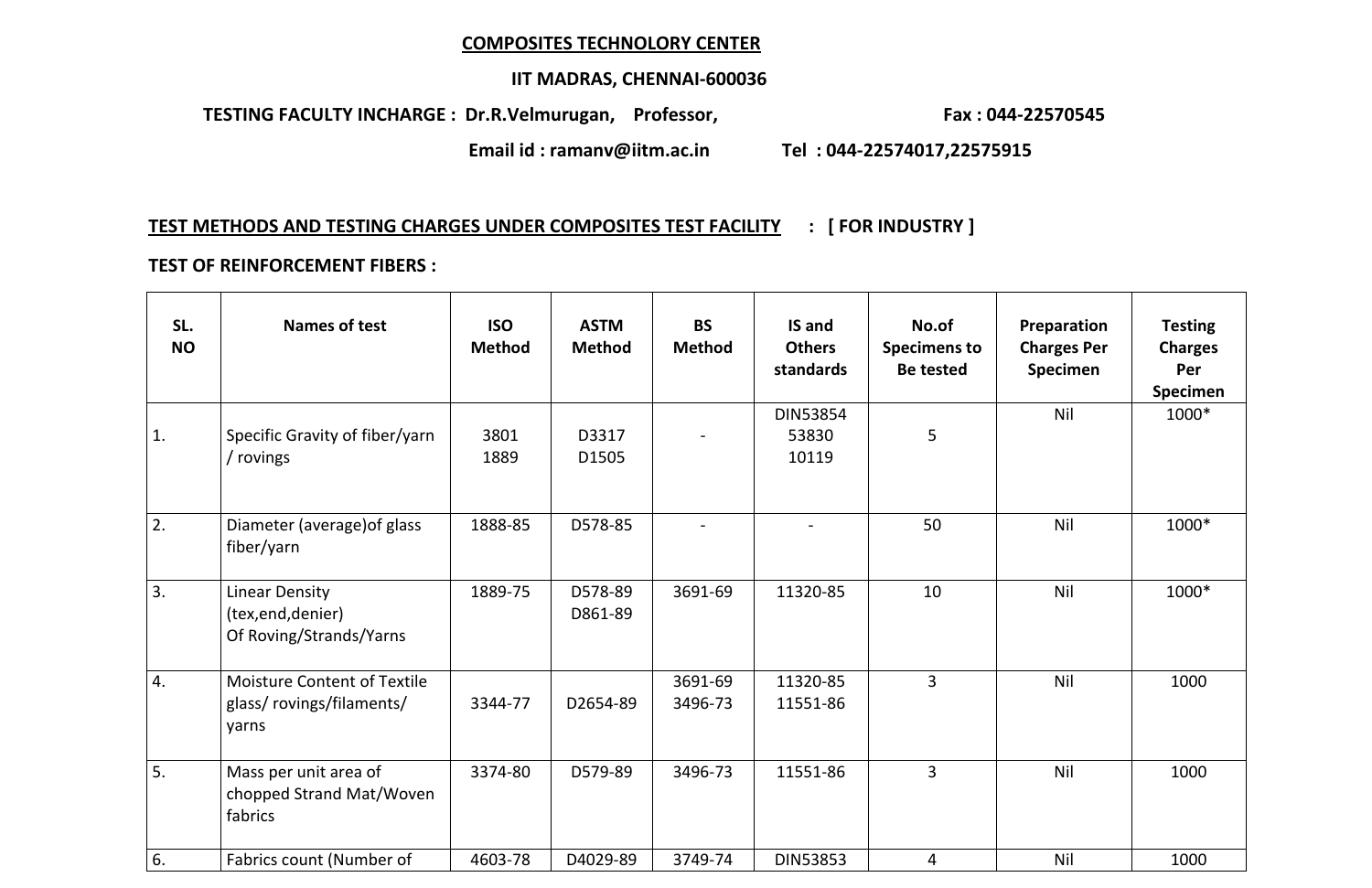|                   | yarns/Unit length) in warp<br>and weft direction of woven<br>fabrics/Woven roving mats                                                  | 7211/2/6           | D3775-85<br>D1910   |                    |                             |                |              |      |
|-------------------|-----------------------------------------------------------------------------------------------------------------------------------------|--------------------|---------------------|--------------------|-----------------------------|----------------|--------------|------|
| $*$ - per<br>test |                                                                                                                                         |                    |                     |                    |                             |                |              |      |
| 7.                | Thickness of Woven Roving<br>Fabrics/Chopped strand Mat                                                                                 | 4603-78<br>3616-77 | D1777-75<br>D579-89 | 3496-73            | 11551-86<br><b>DIN53855</b> | 3              | <b>Nil</b>   | 1000 |
| 8.                | Wet out time of Glass fibre<br><b>Chopped Strand Mat</b>                                                                                | 3374-80            | D579-89             | 3496-73            | 11551-86                    | $\overline{2}$ | $\ast$       | 1000 |
| 9.                | Binder solubility (Time of<br>Dissolution ) of CSM Mat                                                                                  | 2558-74<br>2559    |                     | 3496-73            | 11551-86                    | $\overline{3}$ | $\ast$       | 1000 |
| 10.               | Resin Pick-up CSM Mat<br>(Maximum and minimum)                                                                                          |                    |                     | 3496-73            |                             | 12             | $\ast$       | 1000 |
| 11.               | <b>Effect of CSM Mat on Resin</b><br><b>Gel Time</b>                                                                                    |                    |                     | 3496-73            |                             | $\overline{2}$ | $\ast$       | 1000 |
| 12.               | Thermal Conductivity of Fibre<br>materials                                                                                              | $\blacksquare$     | C177-85             |                    |                             |                | $\mathsf{X}$ |      |
| 13.               | Co-efficient of Thermal<br><b>Expansion of Fibre Materials</b>                                                                          |                    |                     |                    |                             |                | $\sf X$      |      |
| 14.               | <b>Tensile Properties of Rovings</b><br>/ Strands / Yarns                                                                               | 3341-77            | D2343-85            | 3496-73            | <b>DIN</b><br>53834TI       | 5              | $\ast$       | 1000 |
| 15.               | Tensile Strength / Modulus of<br><b>High Modulus Single</b><br>Filament                                                                 |                    | D3379-89            |                    |                             | 5              | $\ast$       | 1000 |
| 16.               | Apparent Tensile Strength of<br>ring by split Disk Methods                                                                              |                    | D2290-87            |                    |                             | 5              | 500          | 1000 |
| 17.               | <b>Breaking Strength of CSM</b><br>Mat                                                                                                  |                    |                     | 3496-63            |                             | 5              | 500          | 1000 |
| 18.               | Cross Breaking Strength of<br>Chopped strand mat<br>Laminate                                                                            |                    | D790-86             | 3496-73<br>3749-74 |                             | 5              | 500          | 1000 |
| 19.               | <b>Flexural (Cross Breaking)</b><br>Strength of composites in the<br>Form of Laminate/Rods<br><b>Made from Textile Glass</b><br>Rovings | 3597-77            |                     | 3749-74            |                             | 10             | 500          | 1000 |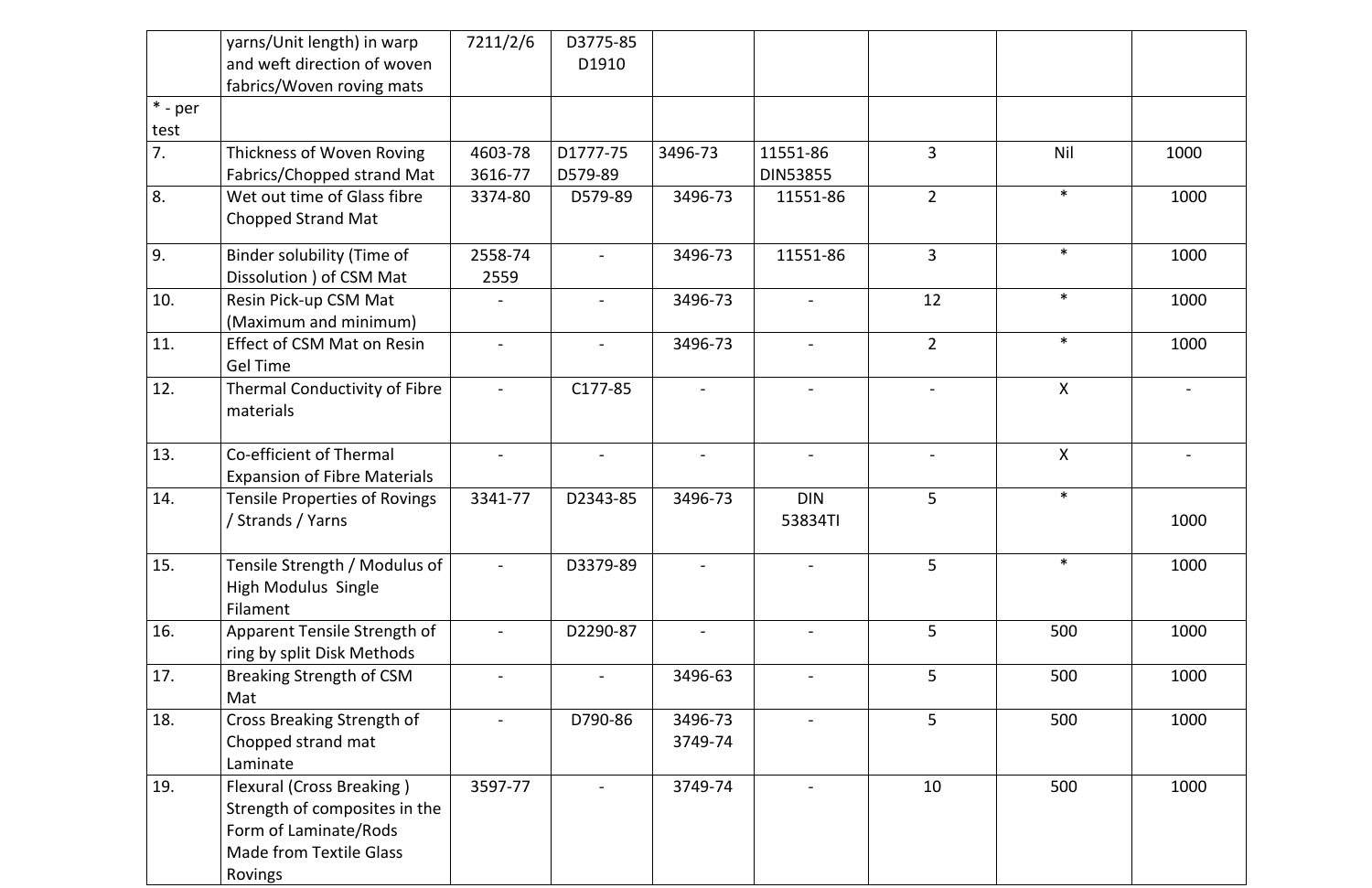## **TESTING FACILITY FOR THERMOSETTING RESINS / RESIN CASTINGS :**

| 20. | Specific Gravity of Liquid resin<br>(Density)                                     | 1675-75         | D1475-85       | 3532Apx                   | DIN51757                        |                          | $\ast$ | 1000 |
|-----|-----------------------------------------------------------------------------------|-----------------|----------------|---------------------------|---------------------------------|--------------------------|--------|------|
| 21. | (Brook Field -RVT Model)<br>Viscosity of Liquid Resin                             | 2555-74<br>3214 | D2393-86       | 3900-76                   | 6746-72                         | $\mathbf{1}$             | $\ast$ | 1000 |
| 22. | Viscosity of Liquid resin using<br>Flow-cup                                       |                 | $\blacksquare$ | 3900-76                   |                                 | $\mathbf{1}$             | $\ast$ | 1000 |
| 23. | Sag flow of high Viscous Resins                                                   |                 | D2730-80       |                           |                                 | $\overline{\phantom{0}}$ | X      | 1000 |
| 24. | Total volume shrinkage of<br>polyester and Epoxy Casting<br><b>Resins</b>         | 3521-76<br>2577 | D2566-86       | 2782<br>Part-6<br>644A    | 6746-72<br>DIN16945<br>DIN16946 | $\mathbf{1}$             | $\ast$ | 1000 |
| 25. | Linear shrinkage of<br>Thermosetting plastics at<br>elevated Temp.                |                 | D2566-86       |                           |                                 | $\mathbf{1}$             | $\ast$ | 1000 |
| 26. | Shrinkage of moulded and<br>Laminated Thermosetting<br>Plastics at Elevated Temp. | 3521            | D1299-85       |                           | 6746-72                         | $\mathbf{1}$             | $\ast$ | 1000 |
| 27. | Water vapour absorption at 23<br>°C for 7 days                                    | R62-80          | D1570-81       | 2782<br>Method<br>503F/G  | DIN53472<br>53475               |                          | $\ast$ | 1000 |
| 28. | <b>Boiling water Absorption</b>                                                   | R117            | D1570-81       | 2782<br>method<br>5013A/C | DIN53471                        |                          | $\ast$ | 1000 |
| 29. | acid number of unsaturated<br>Polyester Resin                                     | 2114-74         | D1630<br>D1634 | 2782<br>Method<br>647B    | 6746-72DIN                      | 53183<br>53402           | $\ast$ | 1000 |
| 30. | Hydroxyl Number of<br>unsaturated polyester resins                                | 2554-74         | E222-73        | 2782<br>Method<br>407A    |                                 | $2^{\circ}$              | $\ast$ | 1000 |
| 31. | Epoxy content of the Epoxy<br>resins                                              | 3001-78         | D1652-88       | 2782<br>Method<br>407A    | 6746-72<br>DIN16945             | $\mathbf{1}$             | $\ast$ | 1000 |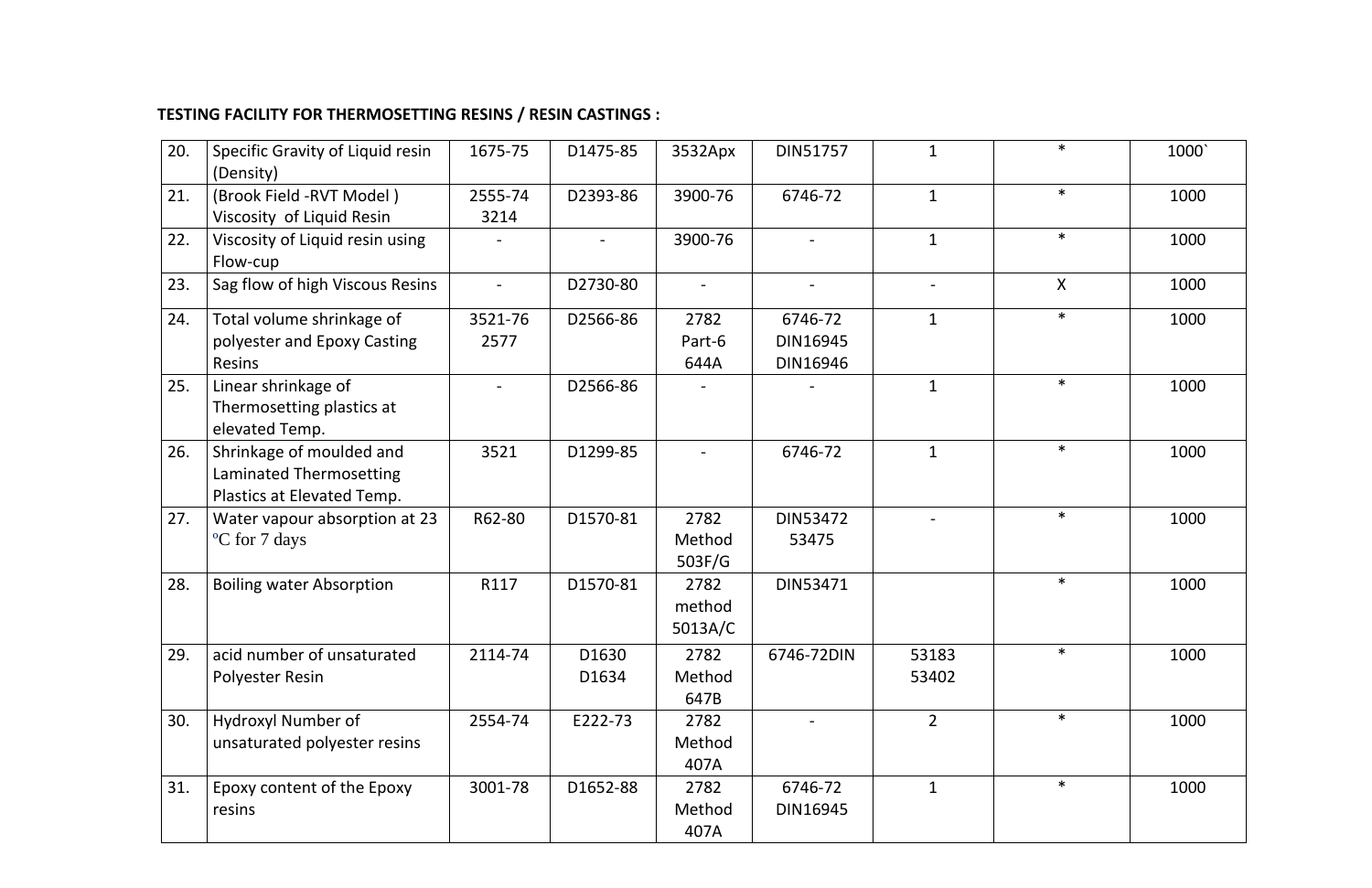| 32. | <b>Gelation time (Peak</b><br>Exothermic temp. of reacting<br>Thermosetting Resins)              | 2535-74 | D2471-88                      | 2782<br>Method<br>111ND  | 6746-72<br><b>DIN16945</b> |                | $\ast$ | 1000 |
|-----|--------------------------------------------------------------------------------------------------|---------|-------------------------------|--------------------------|----------------------------|----------------|--------|------|
| 33. | <b>Effects of liquid Chemicals</b><br>(Chemicals Resistance) on solid<br><b>Plastics</b>         | 175-81  | C543-67<br>C581-74<br>C582-68 | 2782<br>Method<br>505A   | 6746-72<br>1146-81         | $\overline{3}$ | 500    | 1000 |
| 34. | <b>Volatile Content (Residual</b><br>styrene Monomer) of<br><b>Unsaturated Polyester Resins</b>  | 2561-74 |                               | 2782<br>Method<br>107B-D | 6746-72                    | $\mathbf{1}$   | $\ast$ | 1000 |
| 35. | <b>Gel and Peak Exotherm</b><br><b>Temperature of Reacting</b><br><b>Thermosetting Resins</b>    | 584-82  | D2471-88                      |                          |                            | $\mathbf{1}$   | $\ast$ | 1000 |
| 36. | <b>Deflection Temp of Plastics</b><br>under Flexural loads                                       | 75-74   | D648-88                       | 2782<br>Method<br>102G/H | 6746-72<br><b>DIN53461</b> | $\overline{2}$ | 500    | 1000 |
| 37. | <b>Martin's Heat Deflection</b><br><b>Temperature of Cast Resins</b>                             |         |                               |                          | <b>DIN53462</b><br>53456   |                | X      |      |
| 38. | <b>Coefficient of cubical Thermal</b><br><b>Expansion of Plastics</b>                            |         | D864                          |                          |                            |                | X      |      |
| 39. | <b>Rate of Burning (Flammability)</b><br>of Flexible Plastics in a Vertical<br>position          | 1210-82 | D568-85<br>D635-88            | 2782<br>Method50<br>8A   | 6746-72<br><b>DIN53459</b> | 3              | 500    | 1000 |
| 40. | <b>Plastic Yield</b>                                                                             |         |                               |                          | 1146-81                    | $\overline{2}$ | 500    | 1000 |
| 41. | Tensile strength of cast Resin<br>Tensile modulus, Elongation<br>@Break of cast Resin / Plastics | R527-66 | D638-89                       | 2782<br>Method<br>320C   | DIN53455                   | 5              | 500    | 1000 |
| 42. | Compressive Strength /<br>Modulus of Cast Resin / Rigid<br><b>Plastics</b>                       | 604-73  | D695-89                       | 2782<br>Method<br>303B   | <b>DIN53454</b>            | 3              | 500    | 1000 |
| 43. | Flexural Strength / Modulus of<br>Unreinforced plastics                                          | 178-75  | D790-86                       | 2782<br>Method<br>304A   | <b>DIN53452</b>            | 5              | 500    | 1000 |
| 44. | Shear strength and Mechanical<br>Damping (with Torsion<br>Pendulum)                              | 537-80  | D73                           | 2782<br>Method<br>305A   |                            | 5              | 500    | 1000 |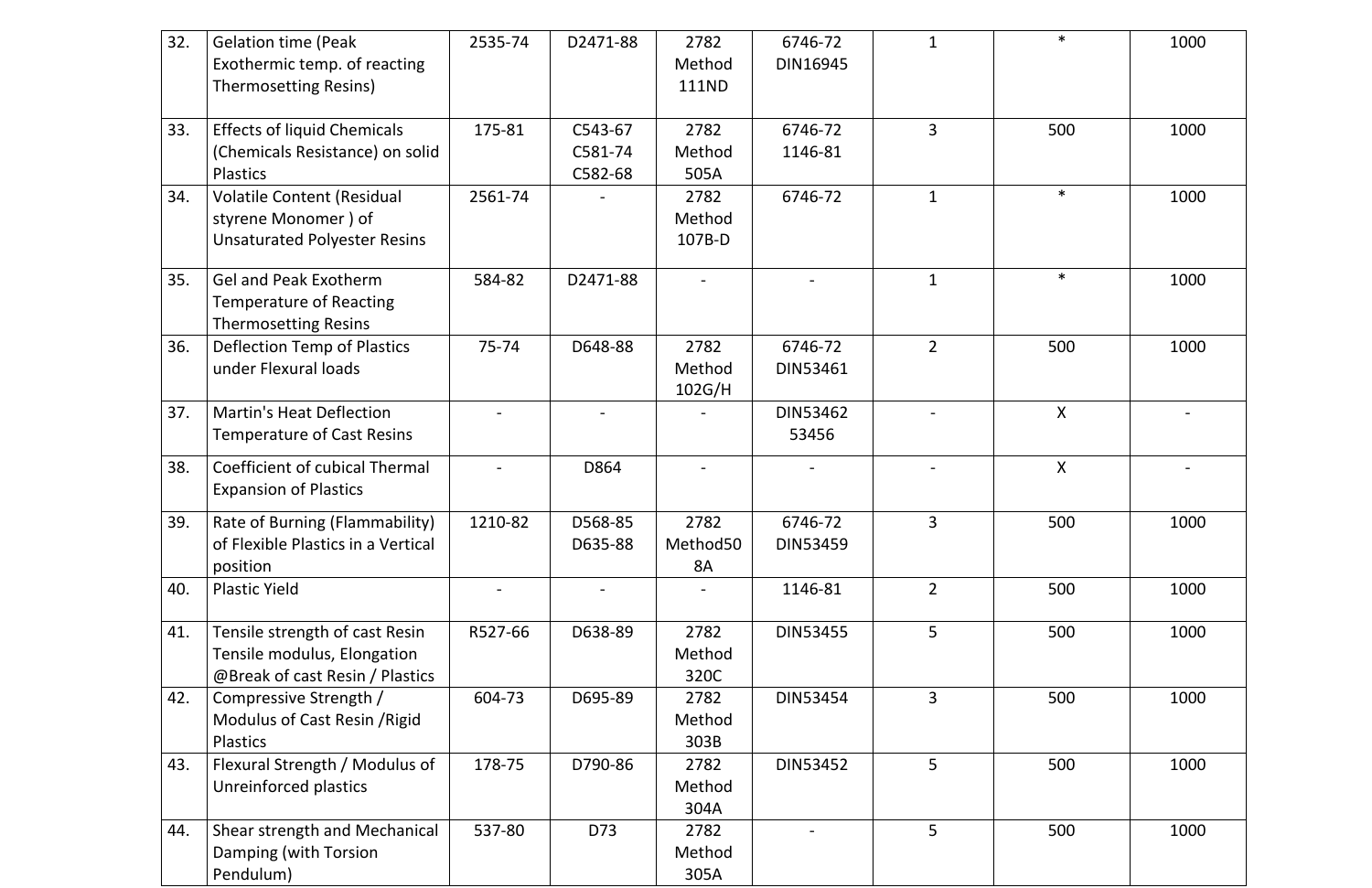| 45. | <b>Shear Modulus of cast Resin</b> | 537-80         |          | 2782   |                   | 5              | 500    | 1000 |
|-----|------------------------------------|----------------|----------|--------|-------------------|----------------|--------|------|
|     |                                    |                |          | Method |                   |                |        |      |
|     |                                    |                |          | 305A   |                   |                |        |      |
| 46. | Charpy Impact Resistance of        | 179-82         | D256-88  | 2782   |                   | 5              | 500    | 1000 |
|     | <b>Plastics</b>                    |                |          | Method |                   |                |        |      |
|     |                                    |                |          | 305B   |                   |                |        |      |
| 47. | Izod Impact Resistance of          | 180-82         | D256-88  | 2782   |                   | 5              | 500    | 1000 |
|     | <b>Plastics</b>                    |                |          | Method |                   |                |        |      |
|     |                                    |                |          | 305A   |                   |                |        |      |
| 48. | Tensile Impact Energy to break     | $\blacksquare$ | D1822-84 | 2782   |                   | 5              | 500    | 1000 |
|     | plastics                           |                |          | Method |                   |                |        |      |
|     |                                    |                |          | 305C   |                   |                |        |      |
| 49. | Indentation Hardness of Rigid      | 2039           | D2583-87 | 2782   |                   |                | $\ast$ | 1000 |
|     | Plastics by means of Barcol        |                |          | Method |                   |                |        |      |
|     | Impressor GYSJ.9341                |                |          | 1001   |                   |                |        |      |
| 50. | Volume resistivity of cast Resin   | $\blacksquare$ | D257-76  | 2782   | <b>DIN53482</b>   | $\overline{2}$ | X      |      |
|     |                                    |                |          | Method |                   |                |        |      |
|     |                                    |                |          | 202A   |                   |                |        |      |
| 51. | High voltage, Low current, Dry-    | $\blacksquare$ | D495-84  |        | IEC <sub>93</sub> | 3              | 500    | 1000 |
|     | Arc Resistance of solid            |                |          |        |                   |                |        |      |
|     | <b>Electrical Insulation</b>       |                |          |        |                   |                |        |      |

## **TEST FACILITY FOR THERMOPLASTICS** :

| 52. | Measuring the flow properties     |         | D569-82  |        |         | 5 | ∗   | 1000 |
|-----|-----------------------------------|---------|----------|--------|---------|---|-----|------|
|     | of thermoplastic moulding         |         |          |        |         |   |     |      |
|     | materials                         |         |          |        |         |   |     |      |
| 53. | Flow rates of thermoplastics by   | R292-67 | D1238-88 |        |         |   | ж   | 1000 |
|     | <b>Extrusion Plastometer.</b>     |         |          |        |         |   |     |      |
|     | Melt Flow Index)                  |         |          |        |         |   |     |      |
| 54. | <b>Specific Gravity (Relative</b> |         | D792-86  | 2782   | 6746-72 |   |     | 1000 |
|     | Density) and Density of plastics  |         |          | Method |         |   |     |      |
|     | by Displacement                   |         |          | 509A   |         |   |     |      |
| 55. | Water absorption of plastics at   | 62-80   | D570-88  | 2782   | 53472   | ζ | 500 | 1000 |
|     | Room temperature for              | Method  |          | Method | 53475   |   |     |      |
|     | 24hrs/7days/28days                |         |          | 502F/G |         |   |     |      |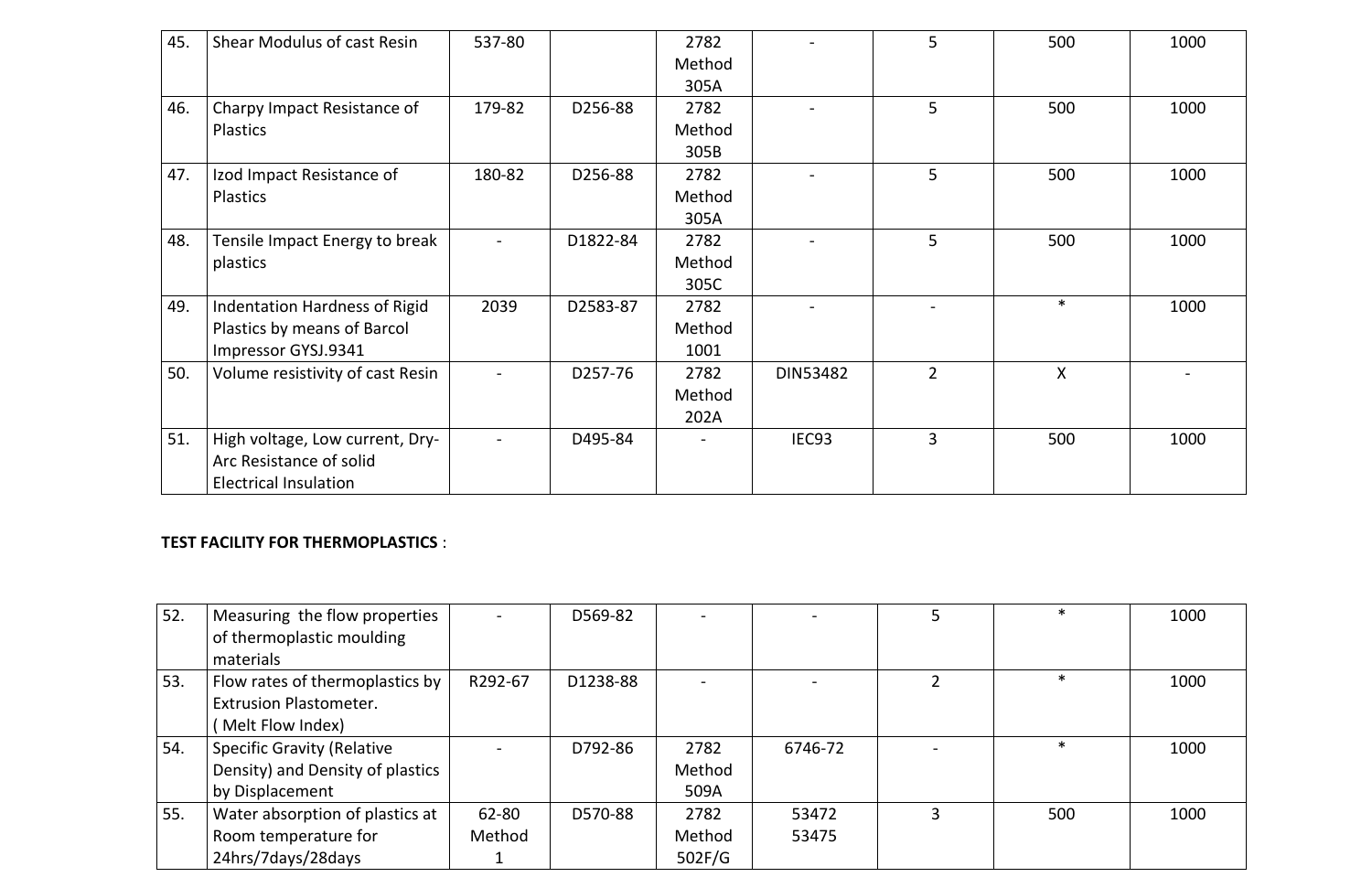| 56. | Gas permeability<br><b>Characteristics of Plastic Film</b><br>and sheet                |        | D1434-88 |                        | DIN53471        |   | $\pmb{\mathsf{X}}$ |      |
|-----|----------------------------------------------------------------------------------------|--------|----------|------------------------|-----------------|---|--------------------|------|
| 57. | <b>Permeability of Gases</b>                                                           |        |          | 2782<br>Method<br>504A | <b>DIN53471</b> |   | X                  |      |
| 58. | Thermal Conductivity of<br><b>Plastics</b>                                             | 2582   |          |                        |                 |   | X                  |      |
| 59. | <b>Coefficient of cubical Thermal</b><br><b>Expansion of Plastics</b>                  |        |          |                        |                 |   | X                  |      |
| 60  | Deformation of Plastics under<br><b>Compression (Parallel Plate</b><br>Method)         |        |          |                        |                 |   | X                  |      |
| 61. | Mar Resistance of plastics                                                             |        | D673-88  |                        |                 |   | X                  |      |
| 62. | <b>Compressive Properties of</b><br><b>Rigid Plastics</b>                              | 604-73 | D695-89  |                        |                 | 5 | 500                | 1000 |
| 63. | Rockwell Hardness of Plastics &<br><b>Electrical Insulating Materials</b>              |        | D785-89  |                        |                 |   | X                  |      |
| 64. | Bond or Cohesive Strength of<br><b>Sheet Plastics</b>                                  |        | D952-84  |                        |                 | 5 | 500                | 1000 |
| 65. | <b>Bearing Strength of Plastics</b>                                                    |        | D953-87  |                        |                 | 5 | 500                | 1000 |
| 66. | <b>Recommended Practice for</b><br>Determining Permanent Effect<br>of heat on Plastics |        | D794-82  |                        |                 |   | $\mathsf{X}$       |      |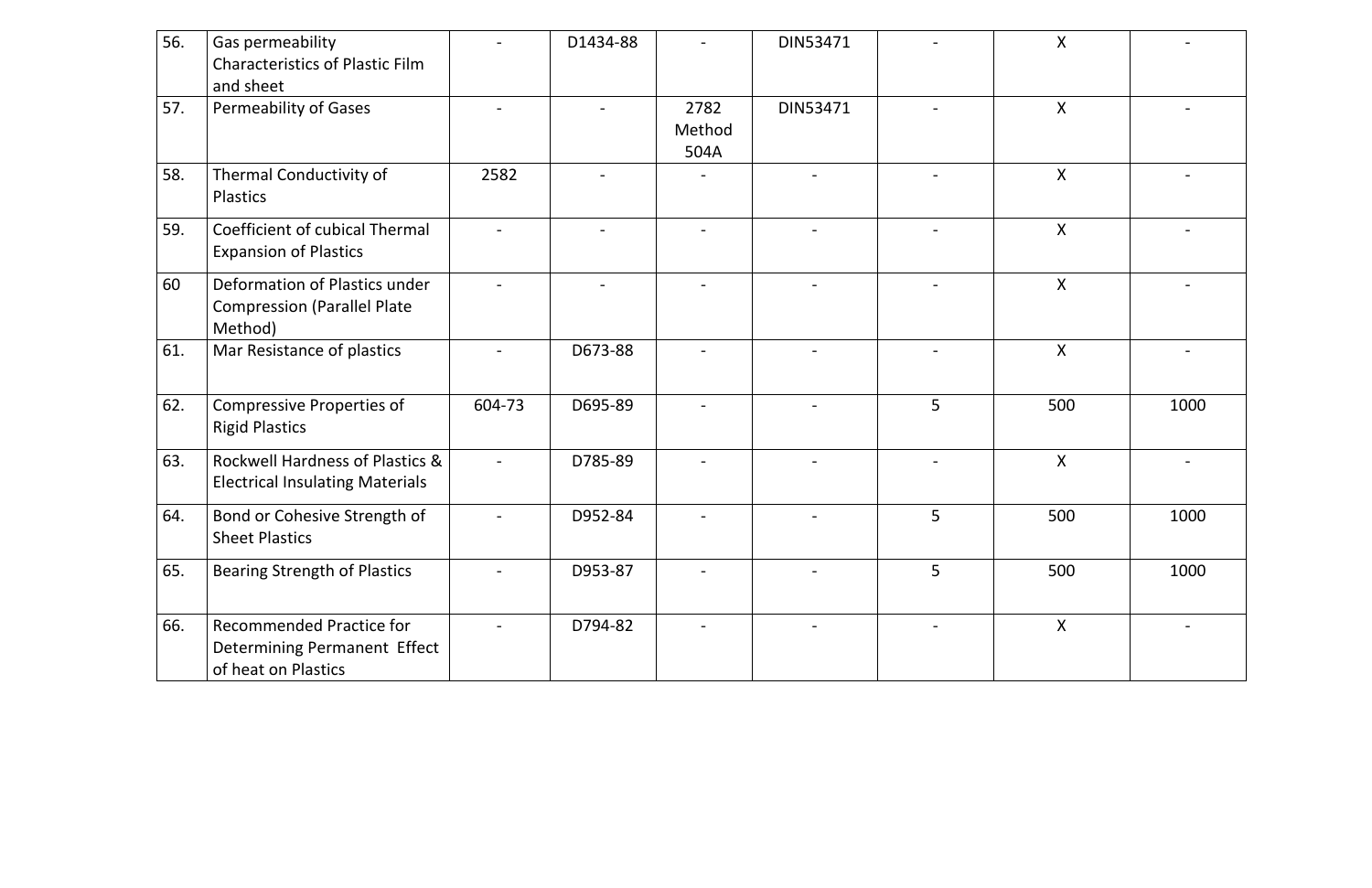### **TEST FACILITY FOR COMPOSITE MATERIALS :**

| 67. | <b>Specific Gravity (Relative</b><br>density) & Density of Plastics by<br>Displacement                  | R1183-70         | D792-86             |                           | <b>DIN53479</b>          | $2^{\circ}$    | $\ast$       | 1000 |
|-----|---------------------------------------------------------------------------------------------------------|------------------|---------------------|---------------------------|--------------------------|----------------|--------------|------|
| 68. | <b>Fibre content of Resin Matrix</b><br><b>Composites by Matrix Digestion</b>                           | 1172-75          | D3171-82            | 2782<br>Method<br>1002-77 | <b>DIN53395</b>          | $\overline{4}$ | 500          | 1000 |
| 69. | Void content of Reinforced<br>Plastics                                                                  |                  | D2734-85            |                           |                          | $\mathbf{1}$   | $\ast$       | 1000 |
| 70. | Water absorption of Reinforced<br>Plastics 24hrs/7days/28days                                           | R62-80<br>Method | D570-88             | 2782<br>Method<br>502F4   | <b>DIN53472</b><br>53475 | $\overline{3}$ | 500          | 1000 |
| 71. | <b>Volatile Matter (Including Water</b><br>of Vinyl Chloride Resin                                      | $\blacksquare$   | D3030-84            |                           |                          |                | $\ast$       | 1000 |
| 72. | <b>Outgasing of Composites</b>                                                                          |                  |                     |                           |                          |                | $\mathsf{X}$ |      |
| 73. | Linear Shrinkage of cured<br><b>Thermosetting Casting Resins</b><br>during cure                         | 3521-76          | D2566-86            |                           |                          |                | $\ast$       | 1000 |
| 74. | Shrinkage of Moulded &<br>Laminated Thermosetting<br>Plastics at elevated temp.                         |                  | D1299-79            |                           |                          |                | $\mathsf{X}$ |      |
| 75. | Acetone Extraction and Ignition<br>of Glass fibre strands, yarns and<br>rovings for Reinforced plastics |                  | D2587-85<br>D494-79 |                           |                          |                | $\ast$       | 1000 |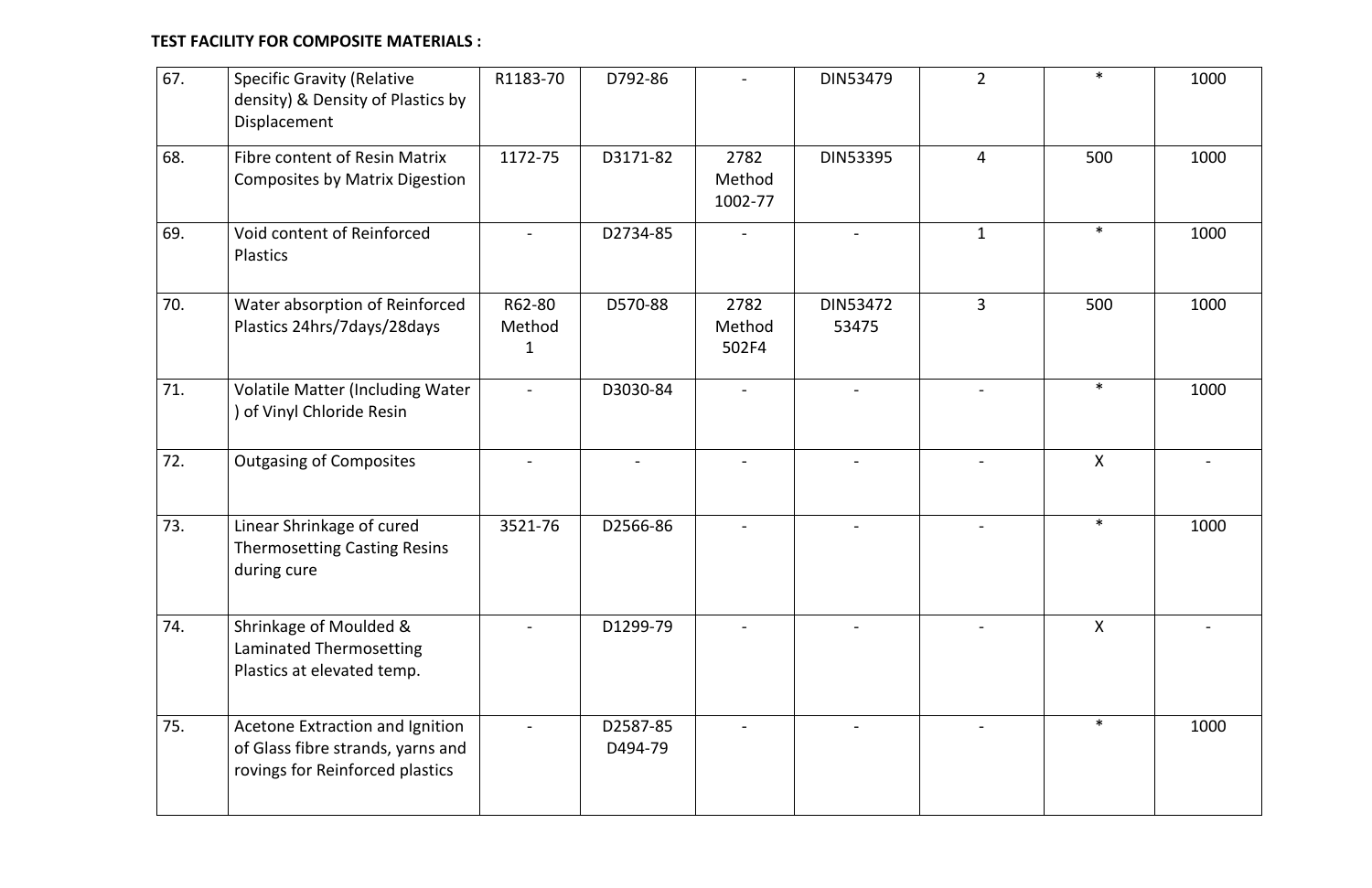| 76. | Loss of Ignition of glass<br>reinforced Plastics                                                                | 1172-75 | D2584-85                      | 2782<br>Method<br>1002-77 |                          | $\overline{3}$ | 500          | 1000 |
|-----|-----------------------------------------------------------------------------------------------------------------|---------|-------------------------------|---------------------------|--------------------------|----------------|--------------|------|
| 77. | <b>Resistance Of Plastics To</b><br><b>Chemical Reagent (Effect On</b><br>Liquid Chemicals Of Plastics)         | 175-81  | D543-87                       |                           | IS1146                   | Per hour       | 500          | 1000 |
| 78. | <b>Coefficient of Linear Thermal</b><br><b>Expansion of Plastics</b>                                            |         | D696-88                       |                           |                          |                | X            |      |
| 79. | Heats of fusion and<br>Crystallization of polymers by<br><b>Thermal Analysis</b>                                | 2582    | D3417-88                      |                           |                          |                | X            |      |
| 80. | Flammability, Extent & Time of<br>Burning of self supporting<br>Reinforced plastics in a<br>horizontal position | 1210-82 | D635-88<br>D229-77<br>D757-77 | 2782<br>Method<br>508A    | <b>DIN53454</b>          | $\overline{3}$ | 500          | 1000 |
| 81. | Oxygen Index Test                                                                                               |         | D2863-88                      |                           |                          |                | X            |      |
| 82. | Ignition Properties of plastics                                                                                 |         | D1929-85                      |                           |                          |                | $\mathsf{X}$ |      |
| 83. | Density of smoke from the<br>burning or Decomposition of<br>plastics                                            |         | D2843-88                      |                           |                          |                | $\sf X$      |      |
| 84. | Tensile properties of<br>Plastics/Reinforced plastics                                                           | 3268-78 | D638-89<br>D3039              | 2782<br>Method<br>1003    | <b>DIN53455</b><br>53451 | 5 <sup>1</sup> | 500          | 1000 |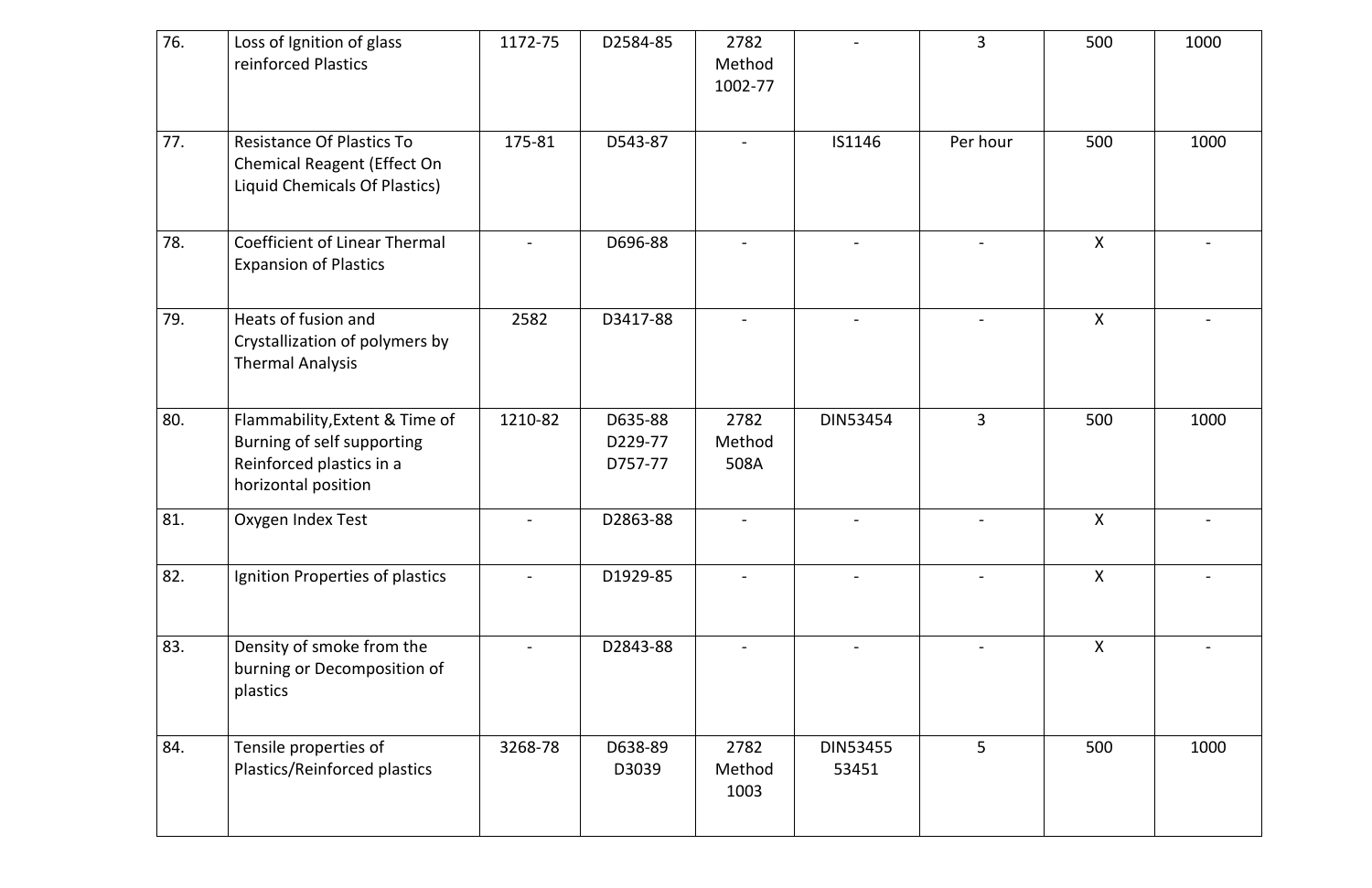| 85. | Tensile properties of Glass fibre<br>strands, yarns, Rovings used in<br><b>Reinforced Plastics</b>       | 3268-78 | D2343-85<br>D695-89             | 2782<br>Method100<br>3   |                          | 5              | 500 | 1000 |
|-----|----------------------------------------------------------------------------------------------------------|---------|---------------------------------|--------------------------|--------------------------|----------------|-----|------|
| 86. | Poisson's Ratio                                                                                          | 3268-78 | D638-89<br>D3039                | 2782<br>Method<br>1003   | <b>DIN53455</b><br>53451 | 5              | 500 | 1000 |
| 87. | <b>Compressive Properties of</b><br><b>Unidirectional Cross-Ply fibre</b><br>resin Composites            |         | D3410-B7                        | 2782<br>Method<br>303B   | <b>DIN53463</b><br>53463 | 5 <sup>5</sup> | 500 | 1000 |
| 88. | <b>Compressive Properties of Rigid</b><br>Plastics                                                       | 604-73  | D695-89                         | 2782<br>Method<br>303B   | <b>DIN53463</b>          | 5              | 500 | 1000 |
| 89. | Flexural properties of<br>Unreinforced / Reinforced<br><b>Plastics</b>                                   | 178-85  | D790-86                         | 2782<br>Method<br>304B/D | <b>DIN5352</b>           | 5              | 500 | 1000 |
| 90. | Inplane shear strength of<br>Plastics / Reinforced plastics by<br>Punch Tool In planed Shear<br>Strength |         | D3846-58<br>D732-85<br>D3914-84 |                          |                          | 5              | 500 | 1000 |
| 91. | Inter laminar (Lab)Shear<br>strength of composites (Short<br>beam method)                                | 4585    | D2344<br>D2345                  | 4994-87<br>App-B10       |                          | 5 <sup>1</sup> | 500 | 1000 |
| 92. | Inter Laminar Shear strength of<br>composites (Short Beam<br>Method)                                     |         |                                 |                          |                          | 5 <sup>1</sup> | 500 | 1000 |

|                          | 5 | 500 | 1000 |
|--------------------------|---|-----|------|
| <b>DIN53455</b><br>53451 | 5 | 500 | 1000 |
| DIN53463<br>53463        | 5 | 500 | 1000 |
| DIN53463                 | 5 | 500 | 1000 |
| <b>DIN5352</b>           | 5 | 500 | 1000 |
|                          | 5 | 500 | 1000 |
|                          | 5 | 500 | 1000 |
|                          | 5 | 500 | 1000 |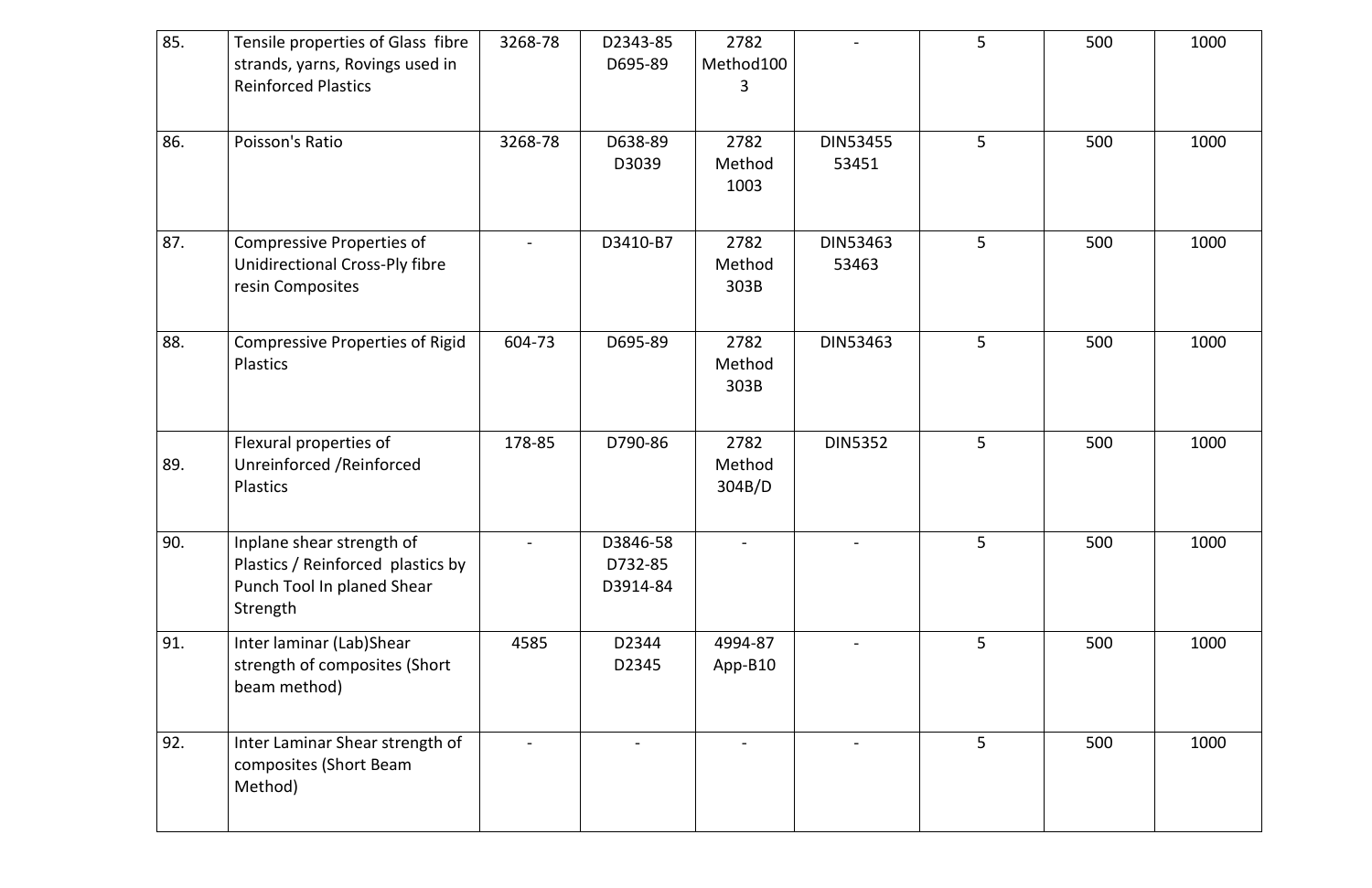| 93.  | Inplane shear, stress-strain<br>response of unidirectional<br><b>Reinforced Plastics (Picture</b><br>Frame Method) |                  | D3518-82                   | 2782<br>Method<br>306A/E |                          | 5              | 500          | 1000 |
|------|--------------------------------------------------------------------------------------------------------------------|------------------|----------------------------|--------------------------|--------------------------|----------------|--------------|------|
| 94.  | Charpy Impact /Izod impact<br>resistance of Plastics<br>Tensile Impact energy to break<br>plastics                 | 180-82<br>179-75 | D256-88<br>D1822-84        | Method<br>306B           | <b>DIN53453</b>          | 5 <sup>1</sup> | 500          | 1000 |
| 95.  | Ball impact strength of<br>composites                                                                              |                  |                            |                          |                          |                | $\mathsf{X}$ |      |
| 96.  | Tensile properties of reinforced<br>plastics at high speeds                                                        |                  | D2289-84                   | 2782<br>Method<br>1001   |                          | 5              | $\mathsf{X}$ |      |
| 97.  | Indentation hardness of<br>rigid/Reinforced plastics by<br>means of a Barcol Impressor /<br>Durometer              | 2039             | D2583-87<br>D1706<br>D2240 |                          | <b>DIN53505</b><br>53456 |                | $\ast$       | 1000 |
| 98.  | <b>Bearing Strength of Plastics</b>                                                                                | $\equiv$         | D953-87                    |                          |                          | 5              | 500          | 1000 |
| 99.  | Projection penetration into<br>Composites impact resistance by<br>freeing.                                         |                  | D1709-85<br>D3029-84       |                          |                          |                | $\sf X$      |      |
| 100. | Dynamic Ball burst (Pendulum)<br>Impact resistance of plastic film                                                 |                  | D3420-85                   |                          |                          |                | $\mathsf{X}$ |      |
| 101. | <b>Effect of Exposure to Damp</b><br>Heat, Water spray & Salt Mist                                                 | 4611-87          | G23                        |                          |                          |                | $\sf X$      |      |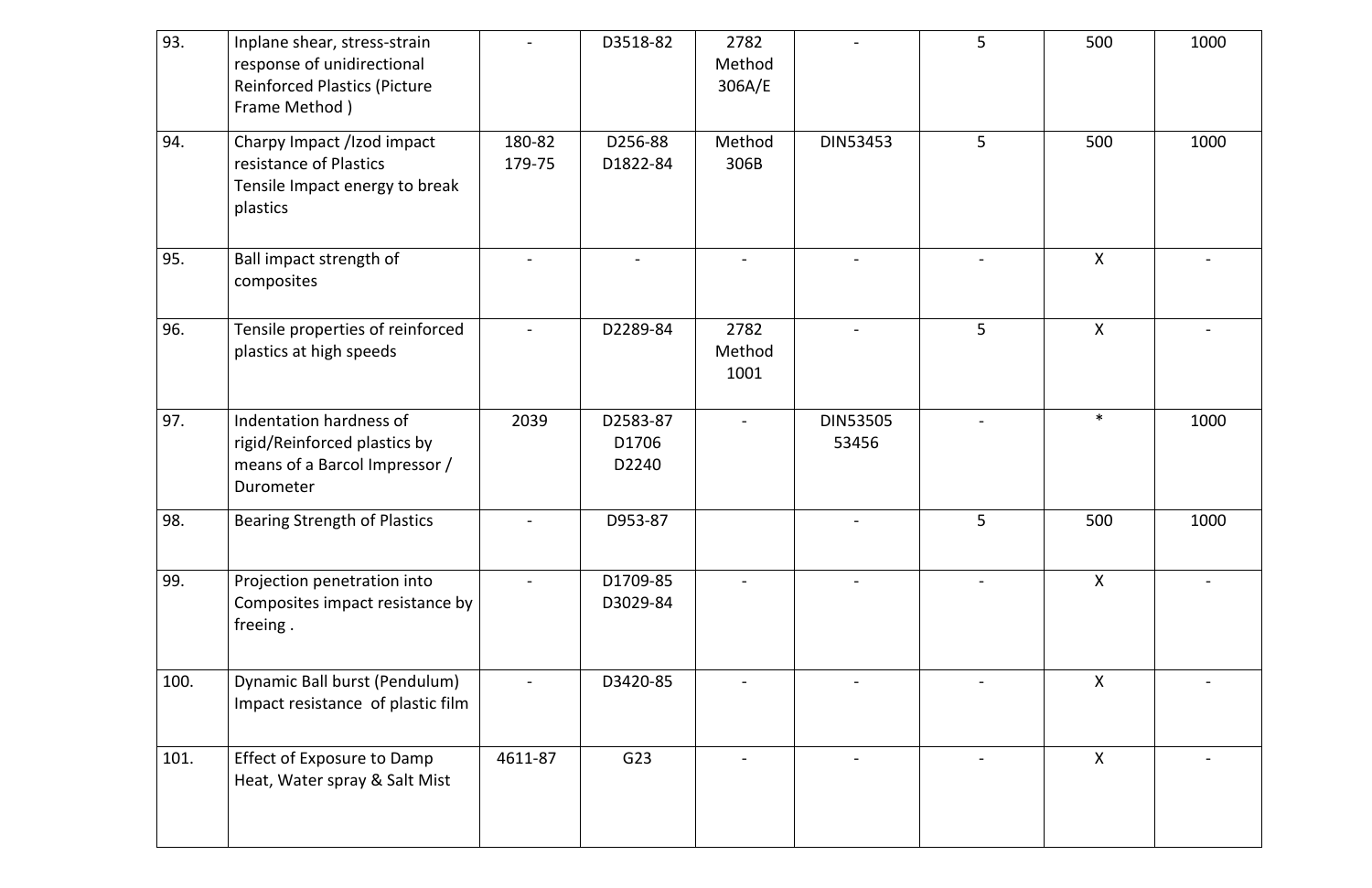| 102. | <b>Weathering of Composites</b><br>under Xenon-Arc lamp                                      |         | D2565-84                            |                            |                                  |                                       | $\mathsf{X}$ |      |
|------|----------------------------------------------------------------------------------------------|---------|-------------------------------------|----------------------------|----------------------------------|---------------------------------------|--------------|------|
| 103. | Accelerated - Outdoor<br>weathering of plastics using<br>Natural Sun Light                   |         | D4364-84                            |                            | 53387<br>53389                   | To be Mutually Agreed between Clients |              |      |
| 104. | Index of Refraction of<br><b>Transparent Oraganic Plastics</b><br>(Can be done at optic lab) | R489-83 | D542-88                             |                            | 53491                            |                                       | $\mathsf{X}$ | 1000 |
| 105. | Mar resistance of plastics                                                                   |         | D673-88                             |                            |                                  |                                       | $\mathsf{X}$ |      |
| 106. | Creep & creep rupture of<br>plastics                                                         |         | D2990-82                            |                            |                                  |                                       | $\mathsf{X}$ |      |
| 107. | Fatigue Resistance of<br>Composites                                                          |         | D671-87                             |                            |                                  |                                       | $\mathsf{X}$ |      |
| 108. | Bond strength of Joints /<br>Sandwich composites (Peel of<br>Strength)                       |         | D1781-86<br>D2918<br>D2919<br>D3167 | 4994-87<br>App-<br>B11/B12 |                                  | 5 <sup>5</sup>                        | 500          | 1000 |
| 109. | <b>Dynamic Mechanical Properties</b><br>of Plastics                                          |         | D4065-82                            |                            |                                  |                                       | X            |      |
| 110. | Dielectric breakdown voltage &<br>Dielectric strength of Insulating<br><b>Materials</b>      |         | D149-81                             | 2782<br>Method<br>$201A-g$ | <b>IEC243</b><br><b>DIN53481</b> |                                       | $\mathsf{X}$ |      |
| 111. | A.C. Loss Characteristics &<br>Permittivity of solid Electrical<br>insulation                |         | D150-87                             | 2782<br>Method<br>206E     | DIN53483                         |                                       | $\mathsf{X}$ |      |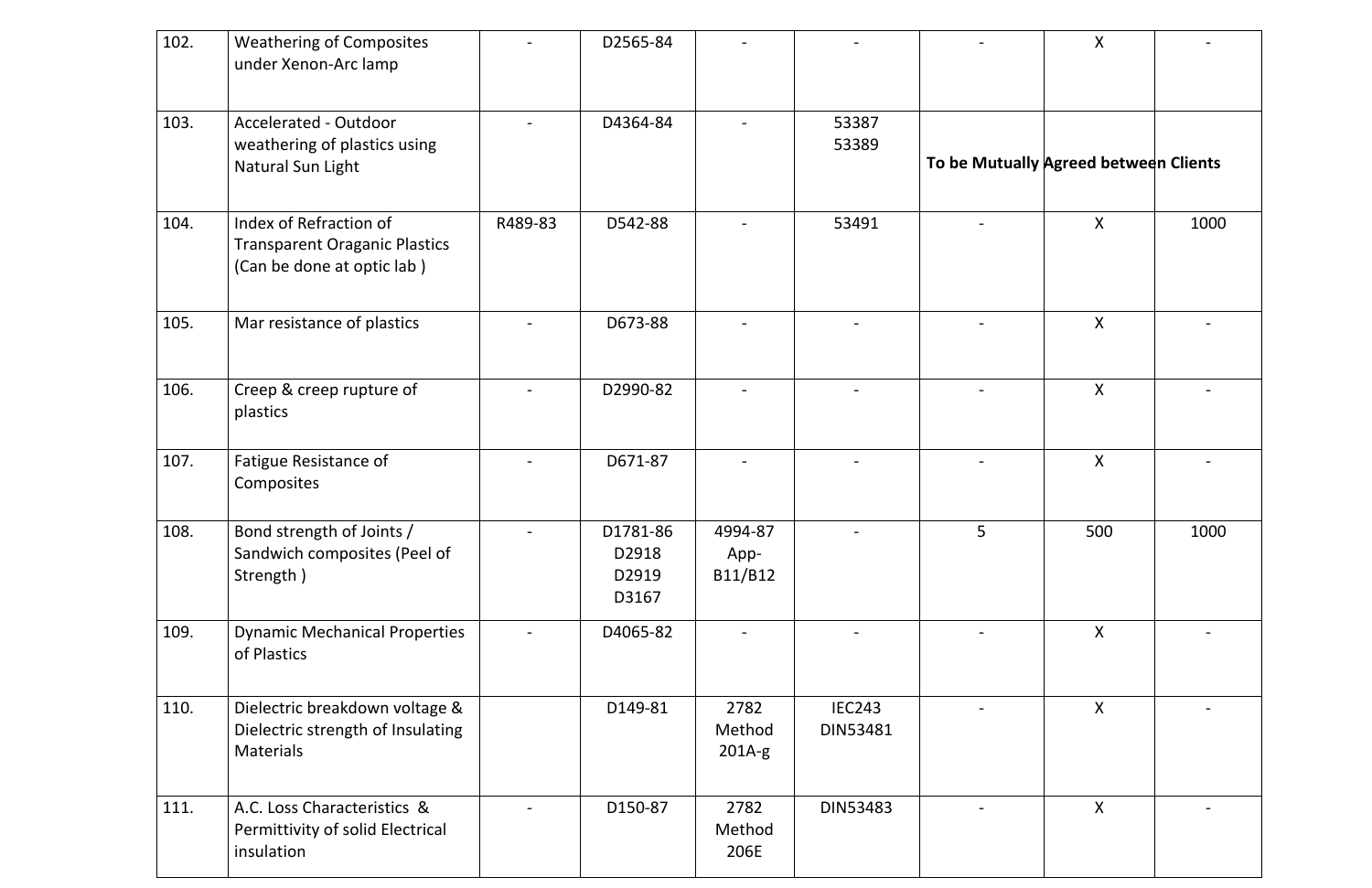| 112. | Comparative Tracking Index of<br>electrical insulating Materials                   |                   | D3638-85                 | 11221                  | <b>IEC243</b><br><b>IS2824</b><br><b>DIN53480</b> | 5 <sup>5</sup>                        | 500              | 1000 |
|------|------------------------------------------------------------------------------------|-------------------|--------------------------|------------------------|---------------------------------------------------|---------------------------------------|------------------|------|
| 113. | High voltage Low Current, Dry-<br>Arc resistance of solid Electrical<br>Insulation |                   | D495-84                  |                        |                                                   | $\overline{3}$                        | 500              | 1000 |
| 114. | Surface resistance of<br>Composites                                                |                   | Dis continued            | 2782<br>Method<br>203A | DIN53482<br>IEC <sub>93</sub>                     |                                       | $\mathsf{X}$     |      |
| 115. | Volume Resistivity of<br>Composites                                                |                   | D257-76                  | 2782<br>Method<br>203A | IEC93<br><b>DIN53482</b>                          |                                       | $\boldsymbol{X}$ |      |
| 116. | <b>Insulation Resistance</b>                                                       |                   |                          | 2782<br>Method<br>204A | <b>IEC 167</b>                                    |                                       | $\boldsymbol{X}$ |      |
| 117. | Method of Exposure to<br>(Outdoor) Natural weathering of<br>Plastics               | 4607-78<br>877-76 | D1435-85                 |                        | IS 53386<br>IS 53388                              | To be Mutually Agreed Between Clients |                  |      |
| 118. | <b>Damping Factor</b>                                                              |                   | D <sub>162</sub><br>D662 |                        |                                                   |                                       |                  |      |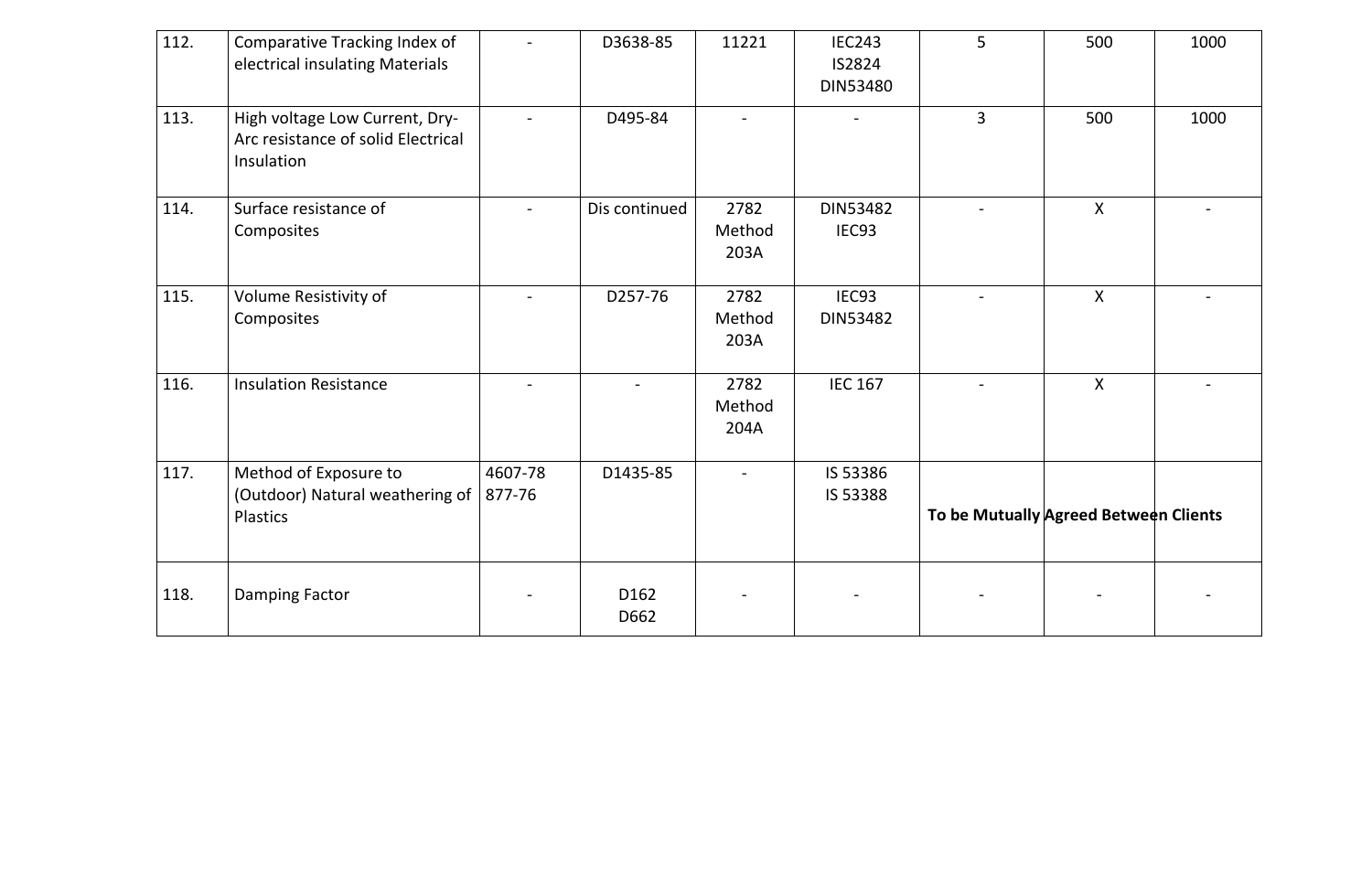## **TEST FACILITY FOR COMPOSITE PRODUCTS :**

| 119. | Longitudinal Tensile properties<br>of Reinforced Thermosetting<br>Resin pipe and tube             | D2105-85 |      |                   |              | $\pmb{\mathsf{X}}$ |       |
|------|---------------------------------------------------------------------------------------------------|----------|------|-------------------|--------------|--------------------|-------|
| 120. | Axial compressive strength of<br>filament wound tubes / Pipes                                     |          |      |                   |              | X                  |       |
| 121. | Determination of External<br>loading characteristics of Plastic<br>pipe by Parallel plate loading | D2412-87 |      |                   |              | $\boldsymbol{X}$   |       |
| 122. | Bolt shear test, water<br>absorption, Glass content                                               |          | 4154 | IS12866-1989      | 5            | 500                | 1000  |
| 123. | Testing of Roofing sheets/<br>panels (Load deflection)                                            |          | 4154 | IS12866-1989      | $\mathbf{1}$ | $\ast$             | 5000  |
| 124. | Loading test on Panels upto<br>2m×2m plan size                                                    |          |      |                   |              | XX                 |       |
| 125. | <b>Hydraulic Test for Battery</b><br>containers                                                   |          |      | IS11464           | $\mathbf{1}$ | $\ast$             | 1000  |
| 126. | <b>Testing of FRP Doors</b><br>(Performance) test Materials<br>test for doors                     |          |      | IS11246<br>IS4020 | $\mathbf{1}$ | $\ast$             | 10000 |
| 127. | <b>Testing of Squating Pan</b>                                                                    |          |      | IS11286           |              | 500                | 6000  |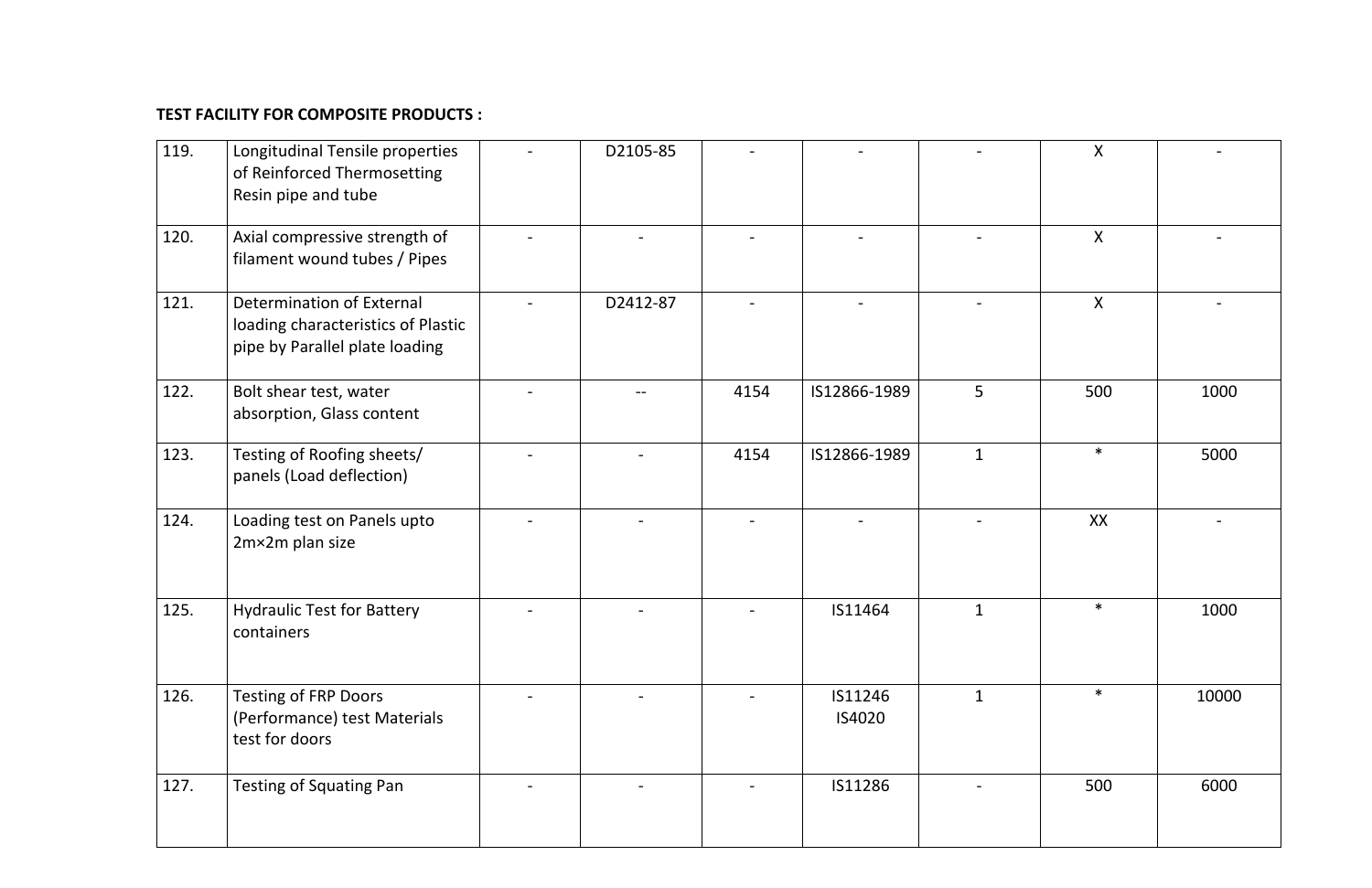## **TEST FACILITY FOR GEO GRID :**

| 128  | Tensile Strength Of Geogrid |         | D6637-0  | $\overline{\phantom{a}}$ |                          | 5                        | 500                      | 1000 |
|------|-----------------------------|---------|----------|--------------------------|--------------------------|--------------------------|--------------------------|------|
| 129. | Elongation at break         | R527-66 | D6637-01 | $\overline{\phantom{a}}$ | $\overline{\phantom{0}}$ | $\overline{\phantom{0}}$ | $\overline{\phantom{a}}$ |      |
| 130. | <b>Melting Point</b>        |         | D276     | $\overline{\phantom{a}}$ | $\overline{\phantom{0}}$ | $\mathbf{1}$             | $\overline{\phantom{a}}$ | 1000 |
| 131. | Mass per unit Area          |         | D5261-92 | $\overline{\phantom{a}}$ | $\overline{\phantom{0}}$ | $\overline{3}$           | 500                      | 1000 |

## **TEST FACILITY FOR FIBRE ROVINGS** :

| 132. | <b>Roving Tex</b>            | $\overline{\phantom{0}}$ |                          | $\overline{\phantom{a}}$ | 11320-97 | $\overline{3}$ | 500 | 1000 |
|------|------------------------------|--------------------------|--------------------------|--------------------------|----------|----------------|-----|------|
| 133. | <b>Moisture Content</b>      | 3344-77                  | D2584-85<br>D2654-89     | 2782<br>Method<br>1002   | 11320-97 | $\overline{3}$ | 500 | 1000 |
| 134. | Loss on ignition             | 1172-75                  | D2584-85                 | 2782<br>Method<br>1002   | 11320-97 | $\overline{3}$ | 500 | 1000 |
| 135. | <b>Glass Content</b>         |                          | $\overline{\phantom{a}}$ | $\overline{\phantom{0}}$ | 11320-97 | $2^{\circ}$    | 500 | 1000 |
| 136. | <b>Tensile Breaking Load</b> |                          |                          |                          | 11320-97 | 5 <sup>1</sup> | 500 | 1000 |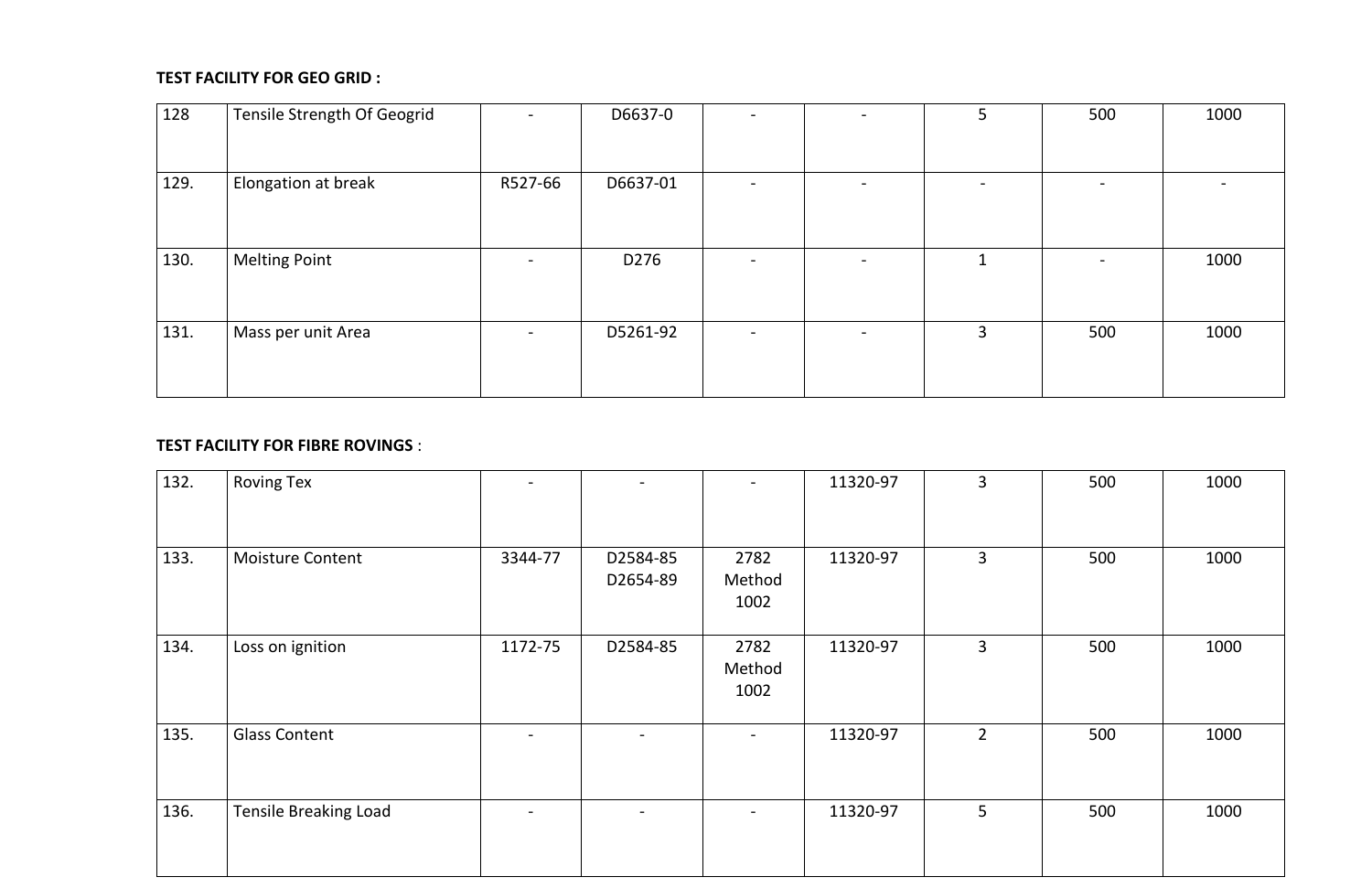| 137. | <b>Cross Breaking Strength</b> |         | D2343-85             | 2782<br>Method<br>1003 | 3268-78  | 500 | 1000 |
|------|--------------------------------|---------|----------------------|------------------------|----------|-----|------|
| 138. | <b>Tensile Properties</b>      | 3341-77 | D1557-03<br>D2343-85 | 3496-73                | 11551-86 | 500 | 1000 |

#### **TEST FACILITY FOR STEEL METALS :**

| 139. | Tensile Strength Modulus      | $\overline{\phantom{0}}$ | $\overline{\phantom{0}}$ | 2062-99 | 500 | 1000 |
|------|-------------------------------|--------------------------|--------------------------|---------|-----|------|
| 140. | <b>Yield Strength</b>         |                          |                          | 2062-99 | 500 | 1000 |
| 141. | Bending Strength (Bend at 180 |                          |                          | 1599-85 | 500 | 1000 |

## **MATERIALS CHARACTERISATION FACILITIES :**

| 142. | <b>Barb Length</b> | F1379-95 |                          |                          | 3              |     | 1000 |
|------|--------------------|----------|--------------------------|--------------------------|----------------|-----|------|
| 143. | Diameter of wire   | F1379-95 | $\overline{\phantom{a}}$ | $\overline{\phantom{0}}$ | $\overline{3}$ |     | 1000 |
| 144. | Width of Barb      | F1379-95 | $\overline{\phantom{a}}$ | $\overline{\phantom{0}}$ | $\overline{3}$ |     | 1000 |
| 145. | Pitch of Barb      | F1379-95 | $\overline{\phantom{0}}$ | $\overline{\phantom{0}}$ | $\overline{3}$ |     | 1000 |
| 146. | Tensile Strength   | F1379-95 | $\overline{\phantom{a}}$ | $\overline{\phantom{0}}$ | 5              | 500 | 1000 |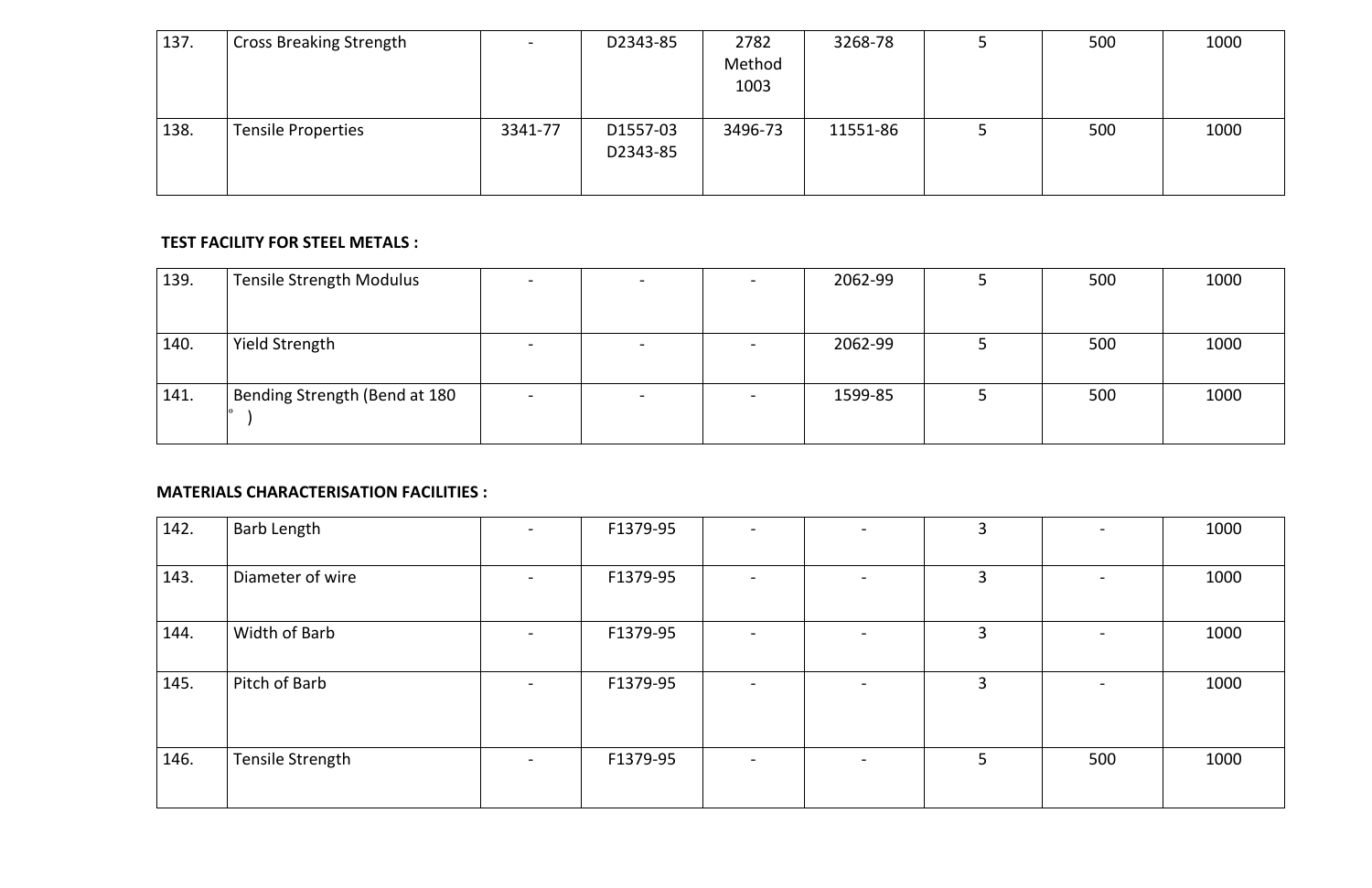# **MATERIALS CHARACTERISATION FACILITIES :**

| S.No | Name of the Test                                                         | Equipment  | No. of specimens<br>to be tested | Preparation charges<br>per Specimen | <b>Testing Charges per</b><br>Specimen |
|------|--------------------------------------------------------------------------|------------|----------------------------------|-------------------------------------|----------------------------------------|
| 147. | <b>Structural determination of Thermoset Resins</b>                      | FT-IR      | $\mathbf{1}$                     | Nil                                 | 500                                    |
| 148. | <b>Structural determination of Thermoplastics</b>                        | FT-IR      | $\mathbf{1}$                     | <b>Nil</b>                          | 500                                    |
| 149. | <b>Structural determination of Elastomers</b>                            | FT-IR      | $\mathbf{1}$                     | <b>Nil</b>                          | 500                                    |
| 150. | <b>Structural determination of Ceramics</b>                              | FT-IR      | $\mathbf{1}$                     | <b>Nil</b>                          | 500                                    |
| 151. | Determination of sample / Coating thickness                              | Ultrasonic | $\mathbf 1$                      | <b>Nil</b>                          | 300                                    |
| 152. | Identification of interior defects                                       | Ultrasonic | $\mathbf 1$                      | <b>Nil</b>                          | 300                                    |
| 153. | Determination of the degree of cure                                      | <b>DMA</b> | $\mathbf 1$                      | 500                                 | 3000                                   |
| 154. | <b>Estimation of Crystatallinity</b>                                     | <b>DMA</b> | $\mathbf{1}$                     | 500                                 | 3000                                   |
| 155. | Determination of the degree of the compatibility of<br>Copolymers        | <b>DMA</b> | $\mathbf{1}$                     | 500                                 | 3000                                   |
| 156. | Determination of glass transition temperature of<br>Thermosets(RT<br>HT) | <b>DSC</b> | $\mathbf{1}$                     | 500                                 | 2000                                   |
| 157. | Determination of glass transition temperature of<br>Thermosets(LT<br>HT) | <b>DSC</b> | $\mathbf 1$                      | 500                                 | 2000                                   |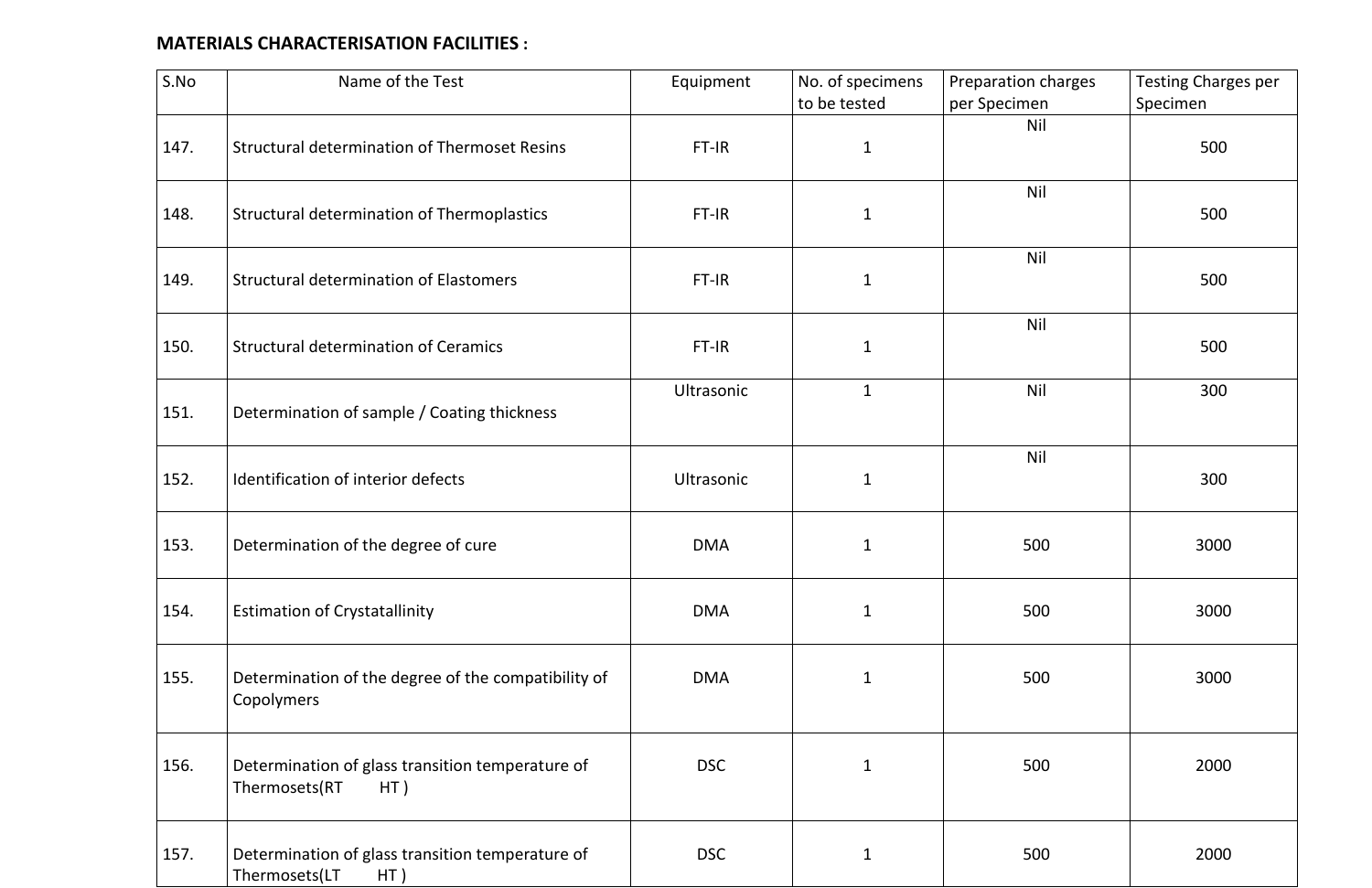| 158. | Determination of Curing Temperature                                                     | <b>DSC</b> | $\mathbf{1}$ | 500        | 2000 |
|------|-----------------------------------------------------------------------------------------|------------|--------------|------------|------|
| 159. | Determination of heat of reaction in thermosets                                         | <b>DSC</b> | $\mathbf{1}$ | 500        | 2000 |
| 160. | Determination of melting temperature                                                    | <b>DSC</b> | $\mathbf{1}$ | 500        | 2000 |
| 161. | Determination of glass transition temperature of<br>Thermoplastics(RT $\rightarrow$ HT) | <b>DSC</b> | $\mathbf{1}$ | 500        | 2000 |
| 162. | Determination of glass transition temperature of<br>Thermoplastics(LT $\rightarrow$ HT) | <b>DSC</b> | $\mathbf{1}$ | 500        | 2000 |
| 162. | Determination of heat of reaction in Thermoplastics                                     | <b>DSC</b> | $\mathbf{1}$ | 500        | 2000 |
| 164. | Quantitative estimation of decomposition products in<br>thermosets                      | <b>STA</b> | $\mathbf{1}$ | <b>Nil</b> | 2000 |
| 165. | Determination of glass transition temperature of<br>Thermosets                          | <b>STA</b> | $\mathbf{1}$ | <b>Nil</b> | 2000 |
| 166. | Quantitative estimation of decomposition products in<br>thermoplastics                  | <b>STA</b> | $\mathbf{1}$ | <b>Nil</b> | 2000 |
| 167. | Determination of glass transition temperature of<br>Thermoplastics                      | <b>STA</b> | $\mathbf{1}$ | <b>Nil</b> | 2000 |
| 168. | Quantitative estimation of decomposition products in<br><b>Elastomers</b>               | <b>STA</b> | $\mathbf{1}$ | <b>Nil</b> | 2000 |